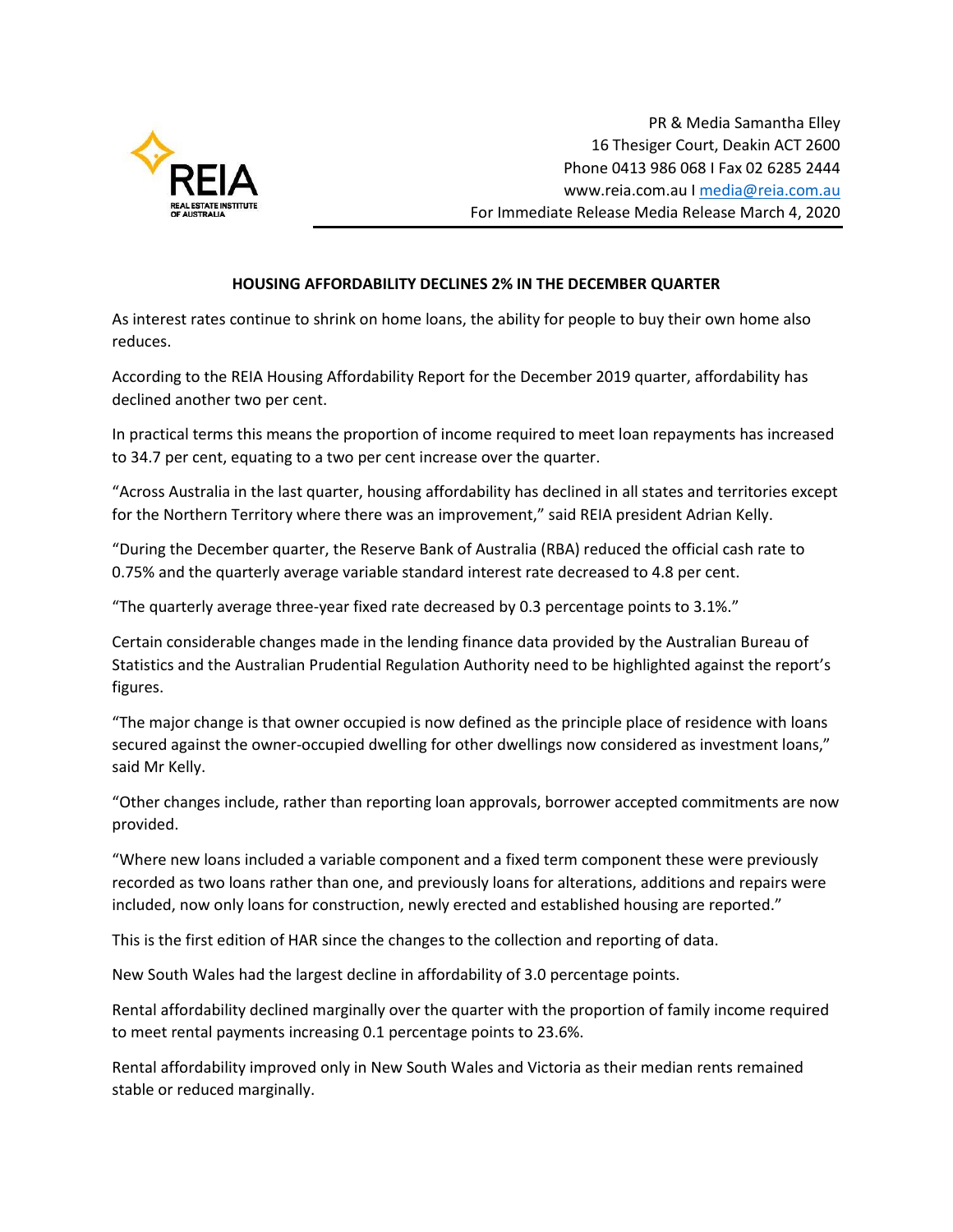## **State by State**

#### **NSW**

Over the December quarter, housing affordability in New South Wales declined with the proportion of income required to meet loan repayments increasing to 42.8%, an increase of 3.6 percentage points over the quarter and an increase of 3.3 percentage points compared with the corresponding quarter 2018.

With the proportion of income required to meet loan repayments 8.1 percentage points higher than the nation's average, New South Wales remained the least affordable state or territory in which to buy a home.

Over the December quarter, rental affordability in New South Wales improved with the proportion of income required to meet median rents decreasing to 27.4%, a decrease of 0.4 percentage points over the quarter and a decrease of 0.9 percentage points compared with the corresponding quarter 2018.

In New South Wales, the number of loans to first home buyers increased to 7,297 an increase of 5.6% over the quarter and an increase of 11.4% compared to the December quarter 2018.

Of the total number of first home buyers that purchased during the December quarter, 24.5% were from New South Wales while first home buyers make up 30.2% of the state's dwelling owner occupier market.

The average loan to first home buyers increased to \$489,969, an increase of 3.4% over the quarter and an increase of 16.2% compared to the same quarter last year.

## **Victoria**

Over the December quarter, housing affordability declined in Victoria with proportion of family income devoted to meeting average loan repayments increasing to 36.5%, an increase of 1.9% over the quarter and an increase of 1.3% when compared to the corresponding quarter in the previous year.

Rental affordability in Victoria improved over the quarter with the proportion of income required to meet median rent decreasing to 22.6%, a decrease of 0.1 percentage points over the quarter and a decrease of 0.6 percentage points over the previous year.

The number of loans to first home buyers in Victoria increased to 10,073, an increase of 14.1% over the quarter and an increase of 18.0% compared to the December quarter 2018.

Of the total number of first home buyers that purchased during the December quarter, 33.8% were from Victoria while first home buyers make up 40.0% of the state's owner-occupier market.

In the December quarter 2019, the average loan to first home buyers was \$426,308, an increase of 4.4% over the quarter and an increase of 10.9% compared to the December quarter 2018.

## **Queensland**

Housing affordability declined in Queensland over the December quarter with the proportion of income required to meet home loan repayments increasing to 30.6%, an increase of 1.0 percentage points over the quarter and a decrease of 0.4 percentage points when compared to the December quarter 2018.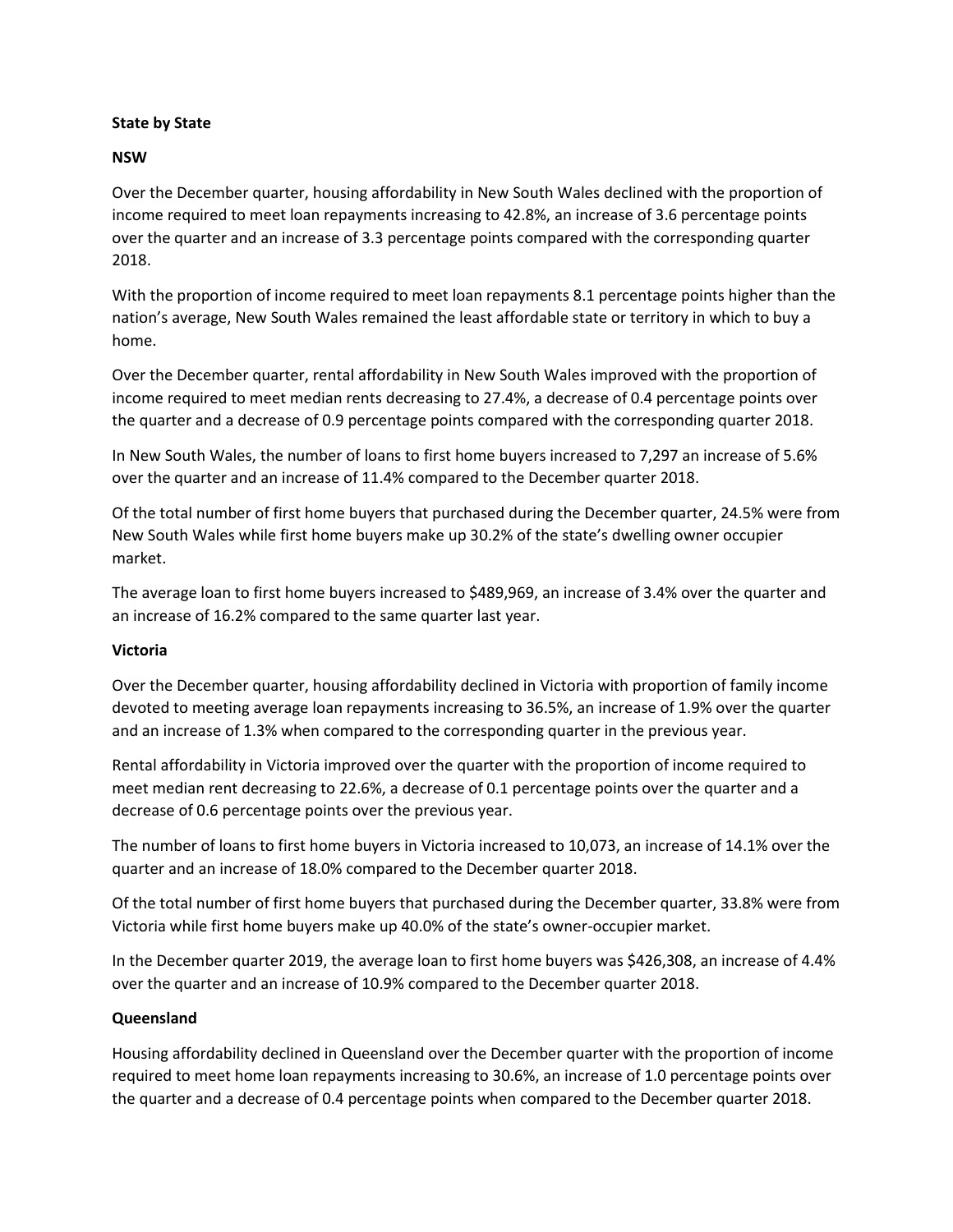Rental affordability in Queensland also declined over the quarter with the proportion of the median family income required to meet the median rent increasing to 22.1%, an increase of 0.4 percentage points over the quarter but remained stable for the same quarter 2018.

Over the December quarter, the number of loans to first home buyers in Queensland increased to 5,701, an increase of 8.1% over the quarter and an increase of 4.9% compared to the same quarter of 2018.

Of all Australian first home buyers over the quarter, 19.1% were from Queensland while the proportion of first home buyers of the state's owner-occupier market was 32.1%.

The average loan size to first home buyers increased to \$361,884, an increase of 3.5% during the quarter and an increase of 11.8% compared to the December quarter 2018.

## **South Australia**

Over the December quarter, housing affordability in South Australia declined with the proportion of income required to meet monthly loan repayments increasing to 28.0%, an increase of 0.9 percentage points over the quarter and a decrease of 0.1 percentage points compared to the December quarter 2018.

Rental affordability in South Australia also declined over the quarter with the proportion of income required to meet rent payments increasing to 22.3%, an increase of 0.5 percentage points over the quarter and an increase of 0.3 percentage points compared to the December quarter 2018.

Over the December quarter, the number of loans to first home buyers in South Australia increased to 1,661, an increase of 7.9% over the quarter but a decrease of 0.5% compared to the December quarter 2018.

Of all Australian first home buyers over the quarter, 5.6% were from South Australia while the proportion of first home buyers in the state's owner-occupier market was 25.6%.

The average loan size to first home buyers increased to \$329,621, an increase of 3.6% over the quarter and an increase of 8.3% when compared to a year earlier.

## **Western Australia**

Over the December quarter, housing affordability in Western Australia declined with the proportion of income required to meet loan repayments increasing to 24.9%, an increase of 0.5 percentage points over the quarter but a decrease of 0.4 percentage points compared to the December quarter 2018.

Rental affordability in Western Australia also declined during the December quarter with the proportion of family income required to meet the median rent increasing to 16.7%, an increase of 0.4 percentage points over the quarter and a marginal increase of 0.1 percentage points compared to the year before.

The number of first home buyers in Western Australia decreased to 3,580 in the December quarter, a decrease of 0.3% over the quarter and a decrease of 2.4% compared to the same time last year.

Of all Australian first home buyers over the quarter, 12.0% were from Western Australia while the proportion of first home buyers in the state's owner-occupier market was 43.7%.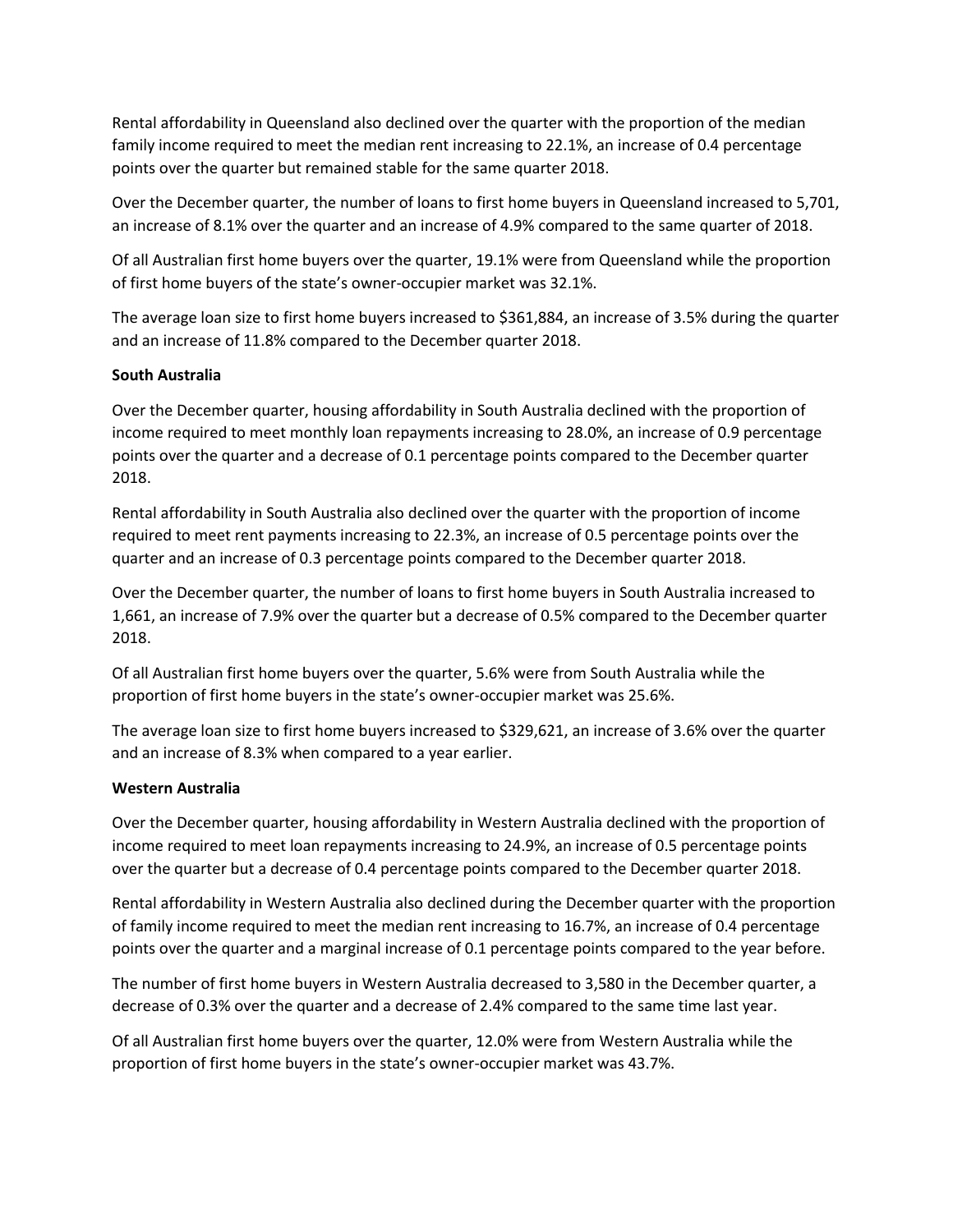The average loan to first home buyers increased to \$345,140, an increase of 2.4% over the quarter and an increase of 7.1% when compared to the December quarter 2018.

# **Tasmania**

Housing affordability in Tasmania declined over the December quarter with the proportion of income required to meet home loan repayments increasing to 29.2%, an increase of 1.6 percentage points over the quarter and an increase of 1.3 percentage points from the December quarter 2018.

Rental affordability in Tasmania also declined over the quarter with the proportion of income required to meet median rents increasing to 30.0%, an increase of 0.4 percentage points over the quarter and an increase 1.9 percentage points compared with the December quarter 2018.

The number of first home buyers in Tasmania increased to 557, an increase of 6.5% over the quarter but a decrease of 3.6% compared to the same quarter of the previous year.

Of all Australian first home buyers over the quarter, 1.9% were from Tasmania while the proportion of first home buyers in the state's owner-occupier market was 29.8%.

The average loan to first home buyers increased to \$290,664, an increase of 0.9% over the quarter and an increase of 5.9% compared to the December quarter 2018.

The total number of new loans for dwellings in Tasmania decreased to 1,866, a decrease of 3.7% over the quarter and a decrease of 21.2% compared to the corresponding quarter 2018.

The average loan size increased to \$334,941, an increase of 8.4% over the quarter and an increase of 15.0% compared to the same time last year. Tasmania continues to have the lowest average loan size across the country.

## **Northern Territory**

Housing affordability in the Northern Territory improved with the proportion of income required to meet loan repayments decreasing to 21.0% in the December quarter, a decrease of 0.2 percentage points over the quarter and a decrease of 0.7 percentage points when compared to the December quarter 2018.

Rental affordability in the Northern Territory declined over the quarter with the proportion of income required to meet the median rent increasing to 21.2%, an increase of 2.1 percentage points over the quarter but a decrease of 0.1 percentage points compared to the December quarter 2018.

The number of loans to first home buyers in the Northern Territory increased to 215, an increase of 1.4% over the December quarter but a decrease of 15.4% compared to the December quarter 2018.

Of all Australian first home buyers over the quarter, 0.7% were from the Northern Territory while the proportion of first home buyers in the Territory's owner occupier market was 41.3%.

The average loan size to first home buyers decreased to \$343,256, a decrease of 2.5% over the quarter but an increase of 3.5% compared to the December quarter 2018.